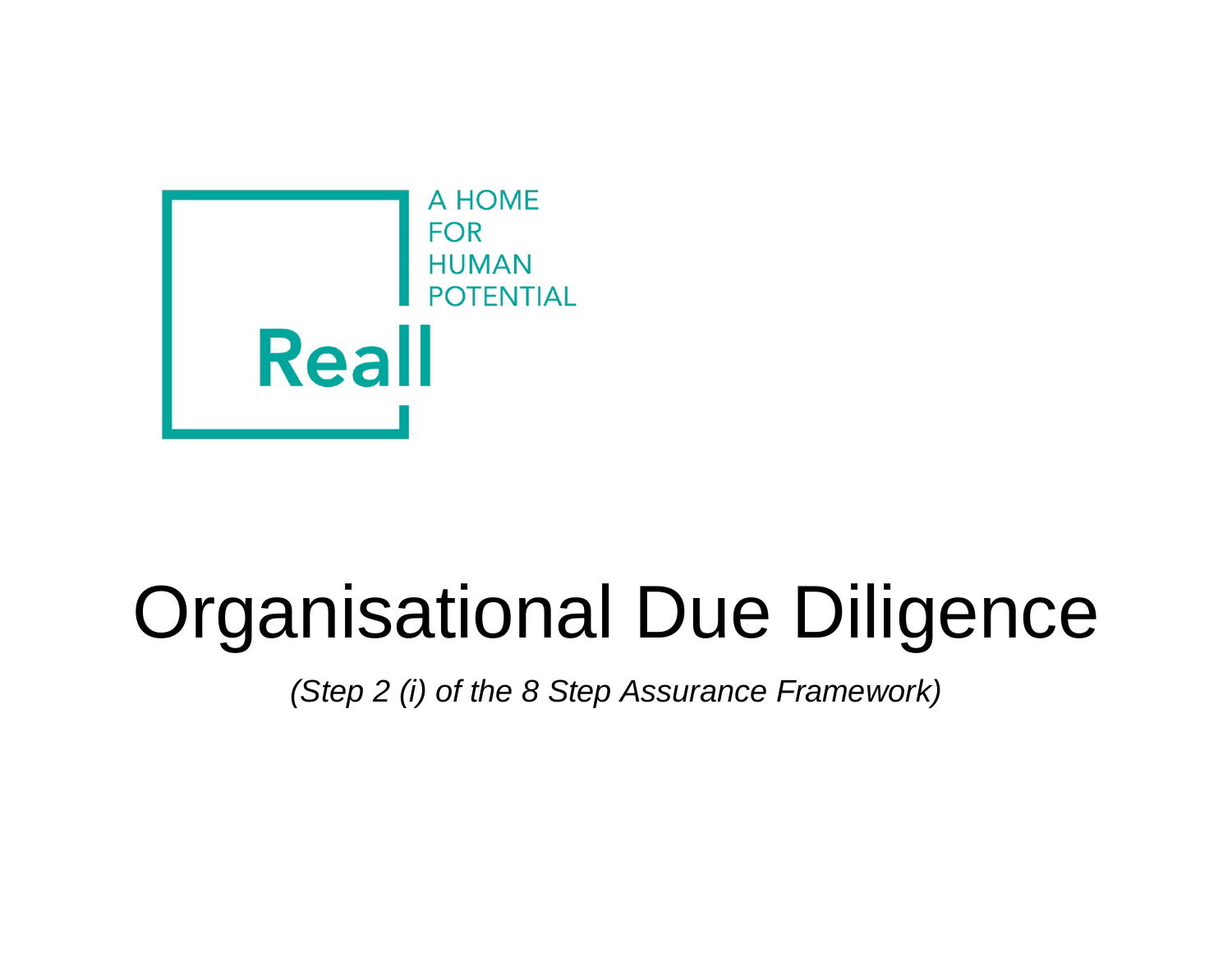The organisational assessment will be used to assess the suitability of a partner in country of operation. The typical subject of this exercise will be organisations which have passed the initial Alignment Assessment which have completed the Organisational Document Checklist. The information captured in the Document Checklist is essential source data for this assessment, though further enquiries and in-person discussions will also be necessary for the assessment. This is primarily a desk-based exercise to be conducted by Reall and is to be used as the basis for internal discussions and decisions on new organisational partnerships.

Guidance notes are set out in the 'bench marking' column. This guidance tool is useful when considering certain factors during the assessment of the potential partner Reall is looking to work with.

| <b>Partner Assessed</b>                 |  |
|-----------------------------------------|--|
| <b>Date of Assessment</b>               |  |
| <b>Name of Person Making Assessment</b> |  |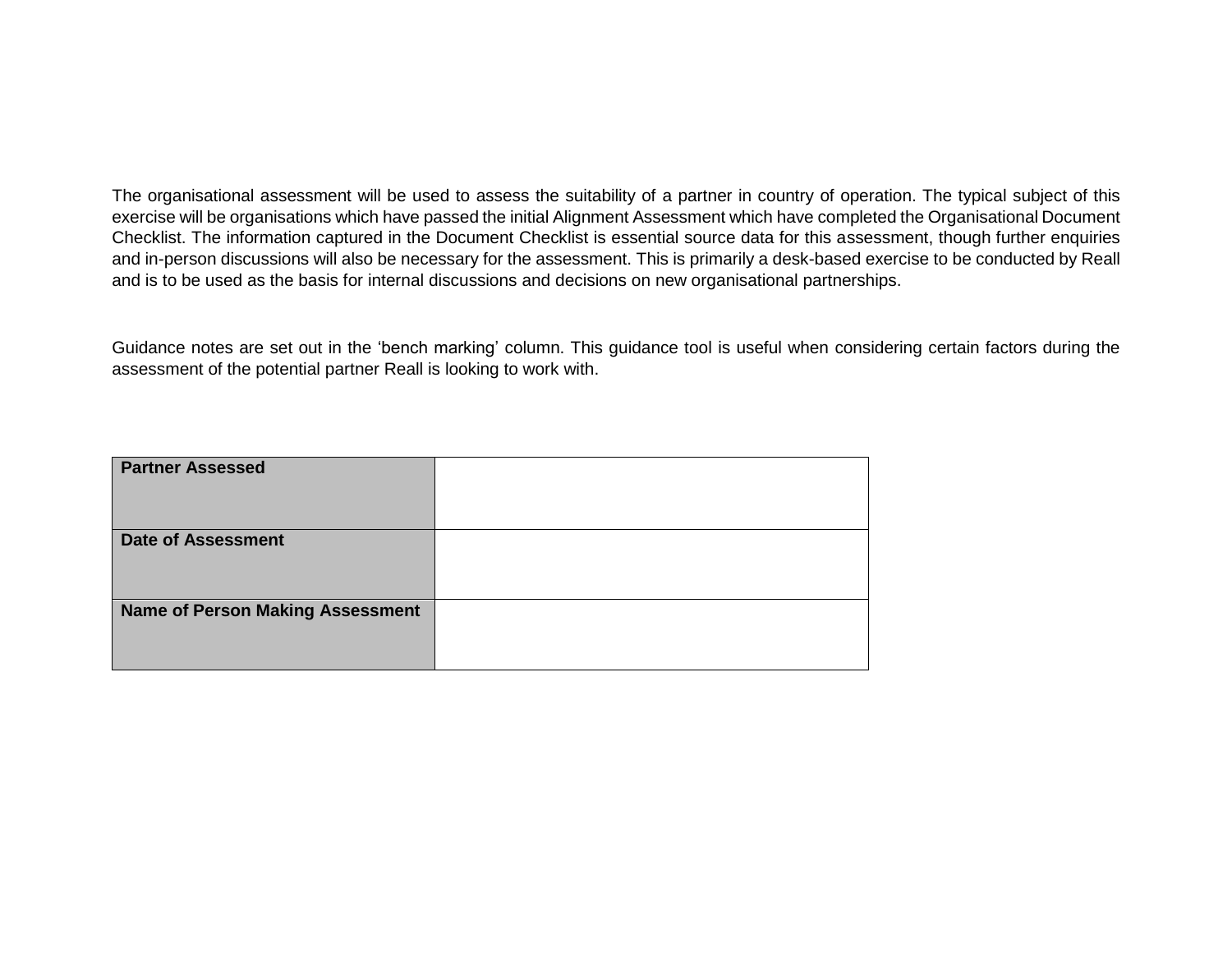| <b>Internal Management</b><br>and Operations | <b>Bench Marking</b>                                                                                                          | <b>Basic</b> | <b>Intermediate</b> | <b>Advanced</b> | <b>Supporting</b><br><b>Documentation/Comments</b> |
|----------------------------------------------|-------------------------------------------------------------------------------------------------------------------------------|--------------|---------------------|-----------------|----------------------------------------------------|
| 1. Vision, purpose,<br>values                | commitment to working in the<br>a. A<br>affordable homes market for the urban<br>poor.                                        |              |                     |                 |                                                    |
|                                              | b. Organisation has a clear plan to move<br>towards self-reliance.                                                            |              |                     |                 |                                                    |
|                                              | Vision is shared across the organisation.<br>c.                                                                               |              |                     |                 |                                                    |
| 2. Company Information                       | a. Company is duly incorporated in the<br>country of operation, in compliance with<br>local requirements                      |              |                     |                 |                                                    |
| 3. Strategy                                  | a. A strategy in place which is progressive,<br>entrepreneurial and shows vision and a<br>logical method to demonstrate this. |              |                     |                 |                                                    |
|                                              | b. Organisation's strategy can demonstrate<br>scalability.                                                                    |              |                     |                 |                                                    |
|                                              | Reall's<br>alignment<br>with<br>c. Strategic<br>objectives (including Reall's six strategic<br>imperatives:                   |              |                     |                 |                                                    |
|                                              | Stewardship of capital                                                                                                        |              |                     |                 |                                                    |
|                                              | Partner quality<br>Innovation                                                                                                 |              |                     |                 |                                                    |
|                                              | Collaborators                                                                                                                 |              |                     |                 |                                                    |
|                                              | Evidence and ideas                                                                                                            |              |                     |                 |                                                    |
|                                              | Scalability<br>$\bullet$                                                                                                      |              |                     |                 |                                                    |
|                                              | Potential to serve as a catalyst in<br>d.                                                                                     |              |                     |                 |                                                    |
|                                              | urban/national environment.                                                                                                   |              |                     |                 |                                                    |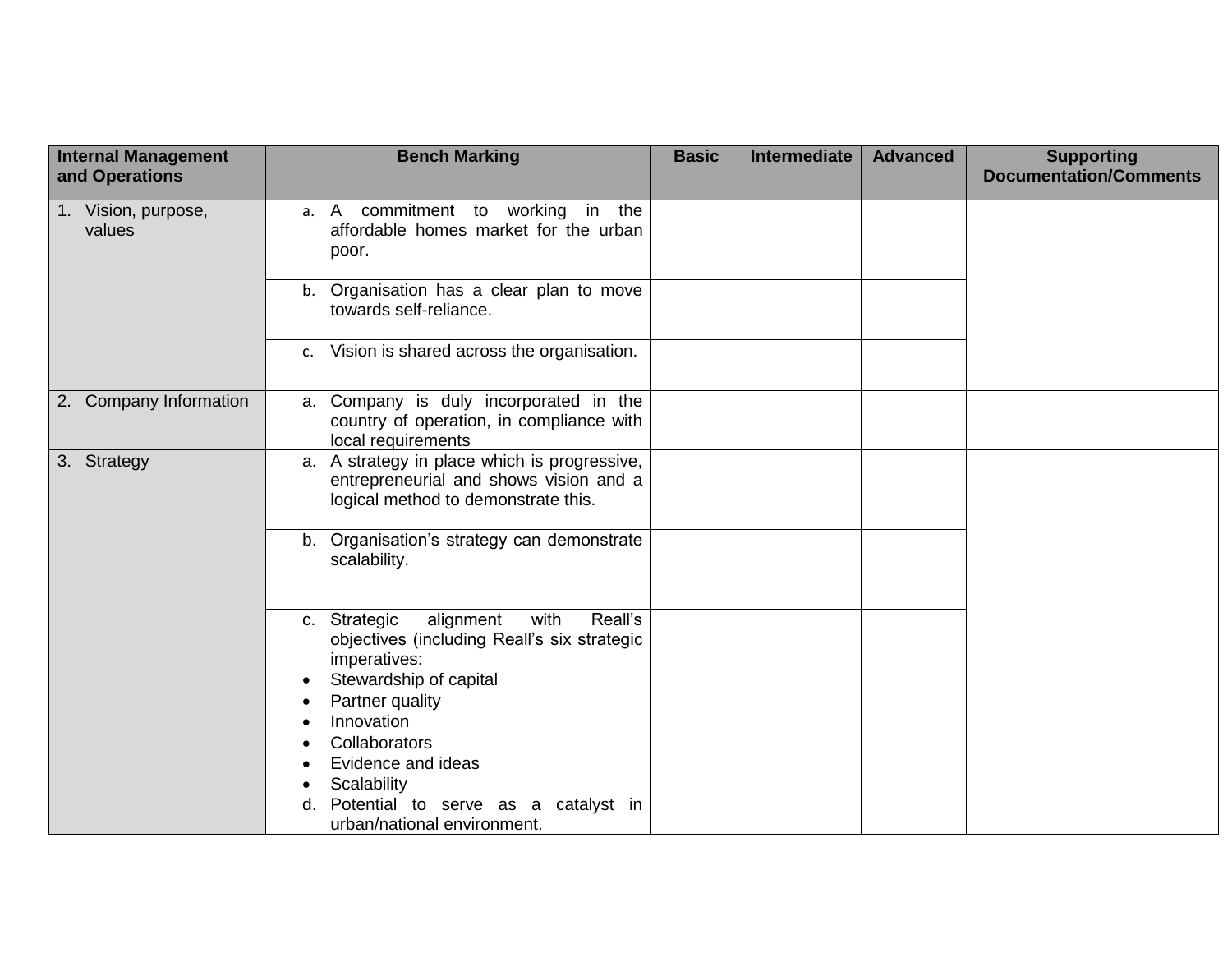| 4. Governance                     | a. A functioning and engaged board- what is<br>the Board's level of engagement and<br>strategic competence?<br>b. What is the Board's level of involvement<br>in raising additional capital? |  |
|-----------------------------------|----------------------------------------------------------------------------------------------------------------------------------------------------------------------------------------------|--|
|                                   | c. Are there a range of competencies suited<br>to the organisations purpose.                                                                                                                 |  |
|                                   | d. Clear separation of governance and<br>operational roles between board and<br>staff, how transparent and accountable is<br>the management team to the board?                               |  |
|                                   | e. Are Board meetings held at least<br>quarterly?                                                                                                                                            |  |
| 5. Policies                       | a. Policies represent a reasonable standard<br>in each area                                                                                                                                  |  |
| 6. Advocacy and<br>communications | engaged/showed<br>a. Organisation<br>has<br>willingness and influenced government<br>policy/practice.                                                                                        |  |
|                                   | b. Advocacy is practiced and is evidence<br>based.                                                                                                                                           |  |
|                                   | Projects planned and designed to<br>c.<br>transform context (policies and practices,<br>rules and regulations.                                                                               |  |
|                                   | identified<br>justified<br>d. Have well<br>and<br>audiences.                                                                                                                                 |  |
|                                   | e. Defined<br>audiences<br>target<br>and<br>methods/tactics in place to influence<br>them.                                                                                                   |  |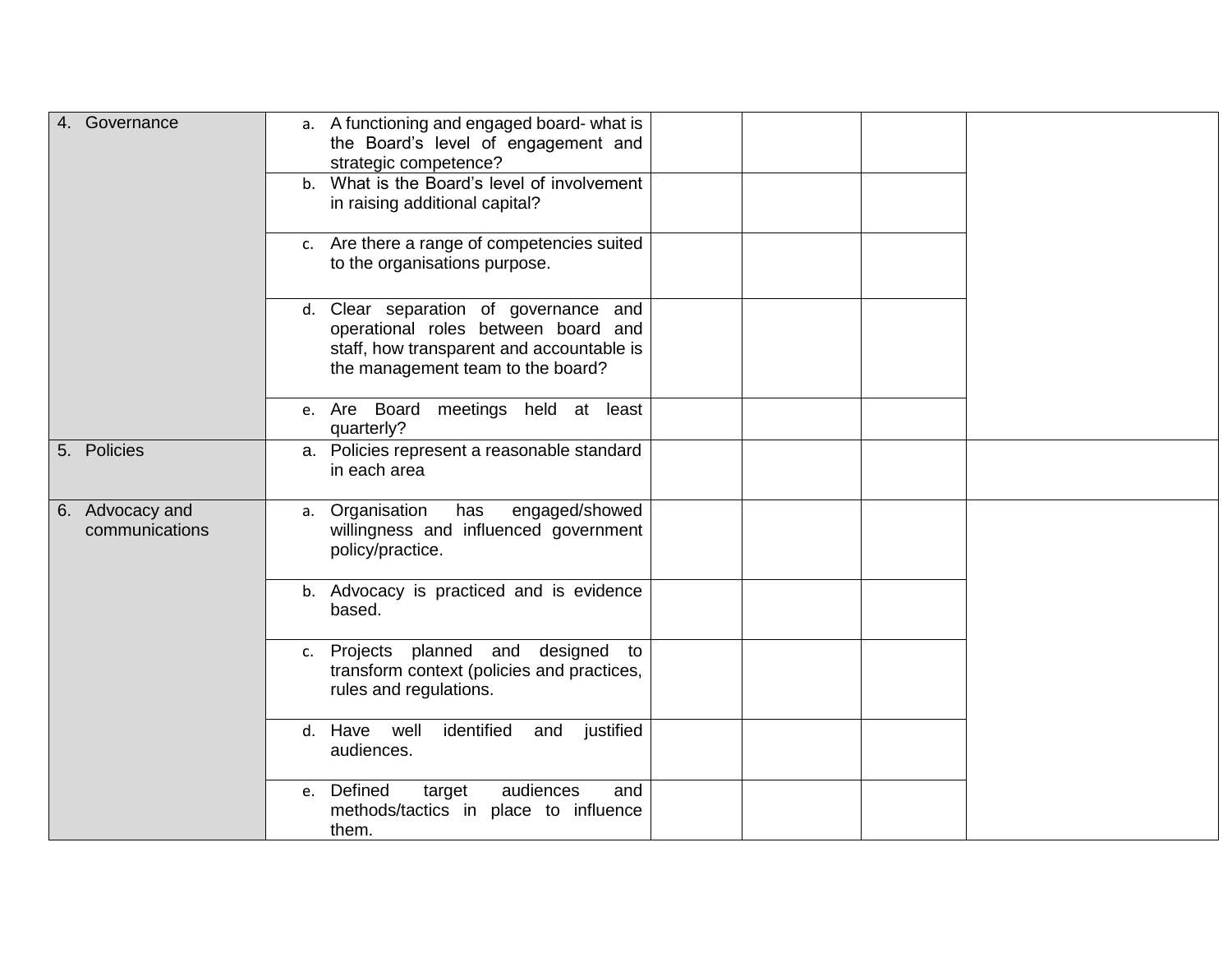|                                                  | Proactive communication strategy in<br>f.<br>place.                                                               |  |
|--------------------------------------------------|-------------------------------------------------------------------------------------------------------------------|--|
| 7. Learning and<br>Improvement                   | a. Reflective and self-critical.                                                                                  |  |
|                                                  | regular monitoring<br>b. Undertake<br>and<br>evaluation (internally and externally.                               |  |
|                                                  | Learn from practice (successes and<br>c.<br>failures).                                                            |  |
|                                                  | d. What is the quality of initial and on-going<br>training for staff, management and site<br>leaders?             |  |
| 8. Staff Structure and<br><b>Decision Making</b> | a. Assessment of leadership team- what is<br>the capacity and capability of senior<br>management.                 |  |
|                                                  | is<br>How<br>effective<br>leadership<br>b.<br>demonstrated.                                                       |  |
|                                                  | c. Strong second-tier level of management.                                                                        |  |
|                                                  | d. Have the skills<br>deliver<br>their<br>to<br>programmes.                                                       |  |
|                                                  | e. A devolved decision-making system is in<br>place demonstrated by confident staff<br>actively making decisions. |  |
|                                                  | a. Transaction Management                                                                                         |  |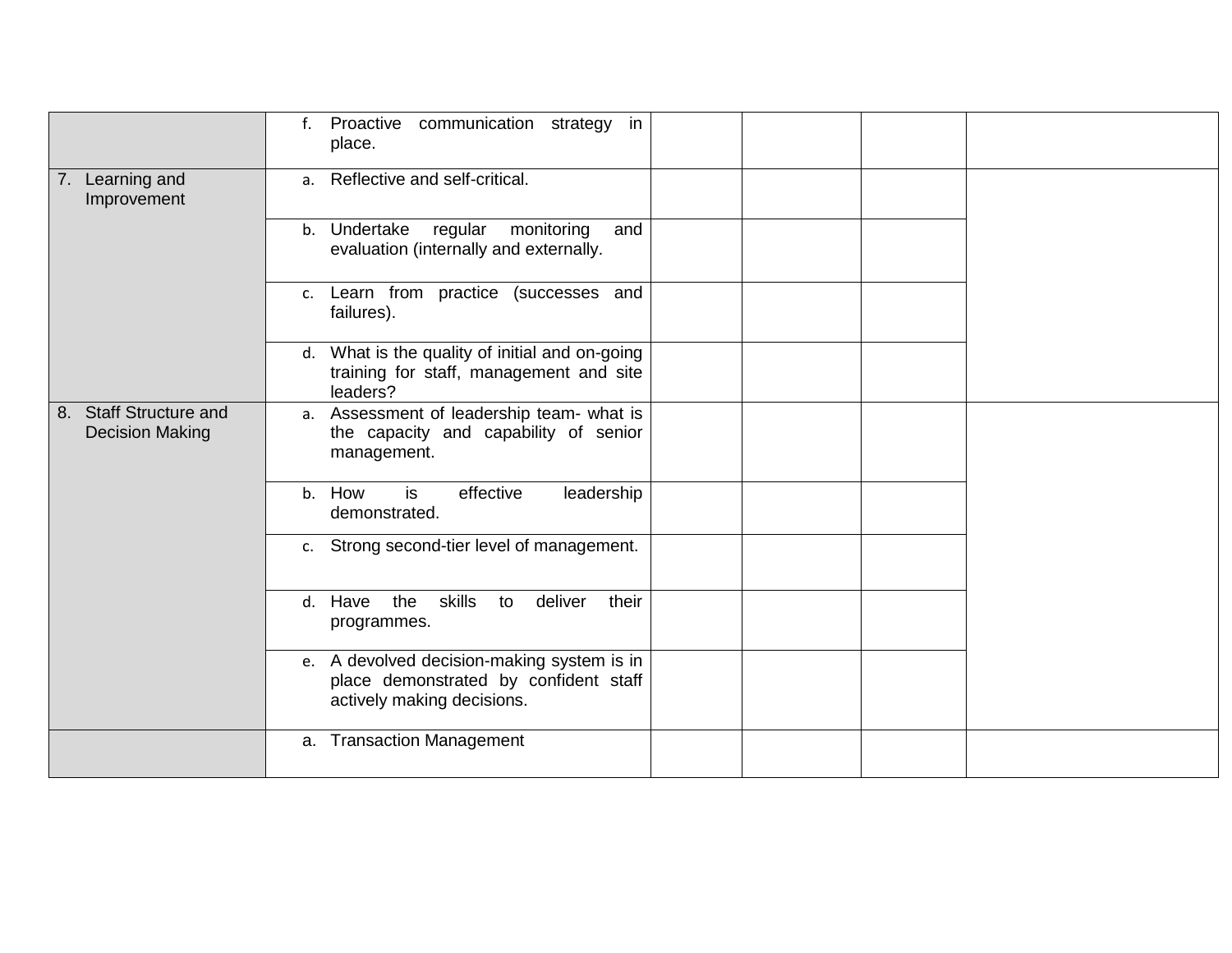| Financial<br>9.<br>management<br>standards      | b. Budgeting                                                                                                                    | Assess against Financial<br>Standards in Appendix 2 of<br><b>Investment Policy</b> |
|-------------------------------------------------|---------------------------------------------------------------------------------------------------------------------------------|------------------------------------------------------------------------------------|
|                                                 | c. Risk management                                                                                                              |                                                                                    |
|                                                 | d. Financial policies and procedures                                                                                            |                                                                                    |
|                                                 | e. Financial reporting                                                                                                          |                                                                                    |
|                                                 | Audit<br>f.                                                                                                                     |                                                                                    |
|                                                 | g. Staffing                                                                                                                     |                                                                                    |
|                                                 | h. End-user finance                                                                                                             |                                                                                    |
| 11. Organisational<br>Resourcing                | a. Organisation has sufficient resourcing to<br>implement strategy.                                                             |                                                                                    |
|                                                 | b. What additional capacity will be required<br>to undertake programme work.                                                    |                                                                                    |
|                                                 | c. Assess the capability of key resources,<br>does the organisation have the necessary<br>skills to deliver affordable housing? |                                                                                    |
| 12. Resilience and<br>adaptability to<br>change | a. Structures<br>which<br>and<br>approach<br>demonstrates<br>willing<br>and<br>to<br>accommodate change.                        |                                                                                    |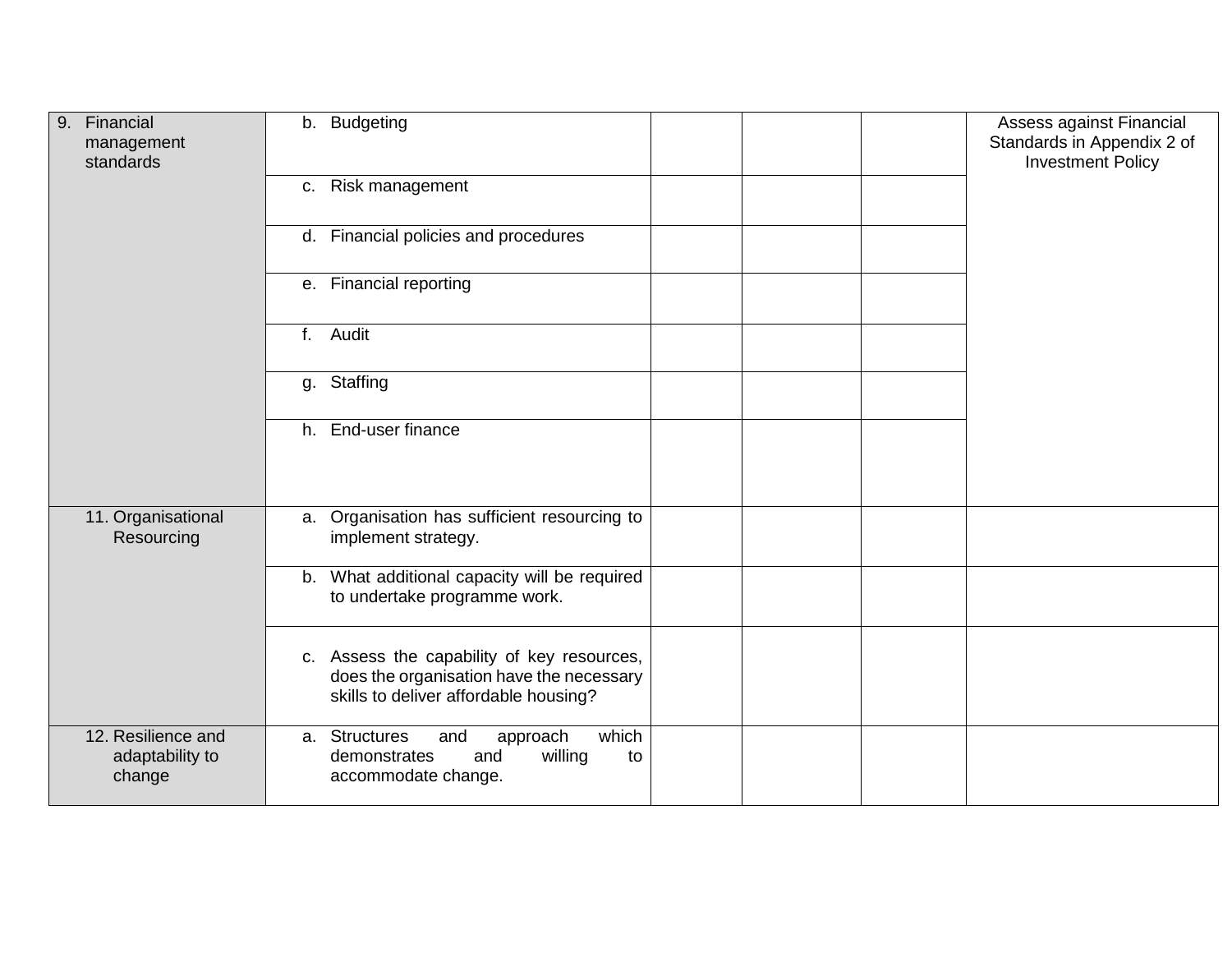|                                                    | b. Ability to manage possible increased<br>activity of programme delivery.                                                                                                                                                                  |  |
|----------------------------------------------------|---------------------------------------------------------------------------------------------------------------------------------------------------------------------------------------------------------------------------------------------|--|
|                                                    | c. Commitment to Reall's Critical Actions:<br>Scalability, Partner Quality, Innovation,<br>Collaborators, Evidence and Ideas,<br>Stewardship of Capital.                                                                                    |  |
| 13. Monitoring and<br>Evaluation                   | a. M&E is clearly acknowledged and valued<br>activity which is not viewed as distinct<br>from other programme and project areas.                                                                                                            |  |
|                                                    | b. There is genuine feedback and process of<br>learning in a place which informs project<br>design and implementation, and also<br>organisational behaviour.                                                                                |  |
|                                                    | c. M & E is integrated into the culture of the<br>organisation and can also demonstrate<br>how learning from previous projects has<br>been integrated into new ones.                                                                        |  |
|                                                    | d. Commitment to rigorous evidence and<br>reporting.                                                                                                                                                                                        |  |
| <b>Housing Infrastructure</b><br><b>Experience</b> |                                                                                                                                                                                                                                             |  |
| 14. Capacity                                       | a. The organisation can generate or access<br>accurate target clients' level information<br>which informs their work (it responds to<br>the needs of those affected) and is used<br>to influence the work of others (policy<br>change etc). |  |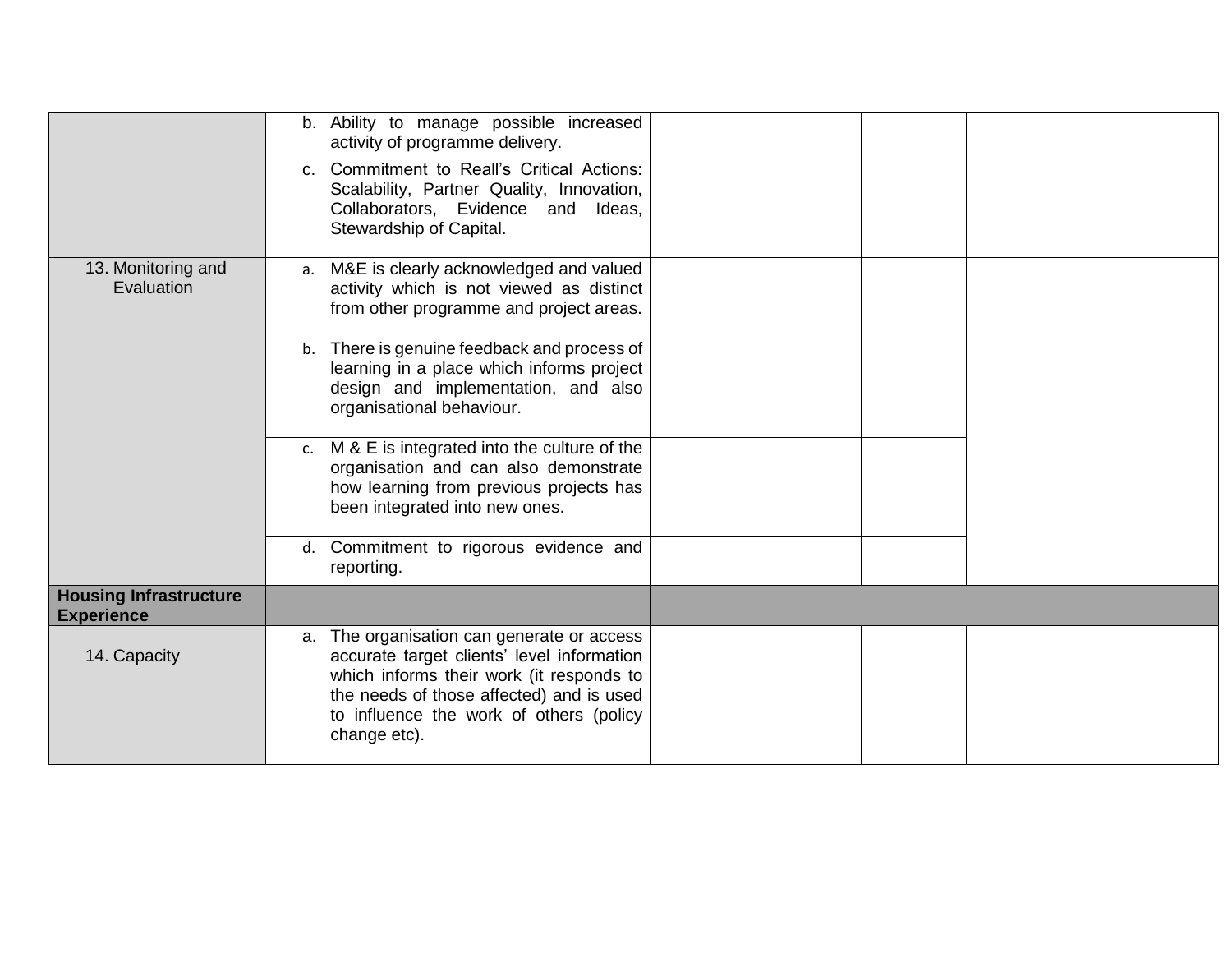|                                          | b. The organisation has strong relationships<br>with organised groups and is able to<br>continue to develop these. It has an<br>organisational culture that involves target<br>clients in projects in a meaningful way<br>(including planning, implementation and<br>decision making).                                                                                                                                |
|------------------------------------------|-----------------------------------------------------------------------------------------------------------------------------------------------------------------------------------------------------------------------------------------------------------------------------------------------------------------------------------------------------------------------------------------------------------------------|
|                                          | c. The organisational culture involves key<br>stakeholders in projects in a meaningful<br>way and projects studied by the<br>assessment team attest to this.                                                                                                                                                                                                                                                          |
|                                          | d. Consultation with all levels of community,<br>members and other key stakeholders<br>takes place on project design. The views<br>expressed are taken into consideration<br>for planning, implementation, monitoring<br>Community<br>decision-making.<br>and<br>members make contributions. Community<br>members benefit from skills transfer and<br>job creation. Bigger projects utilise<br>community contracting. |
|                                          | e. Community members understand and<br>accept loan terms. Community members<br>demonstrate a high degree of repayment<br>(with minimal and justifiable default<br>rates).                                                                                                                                                                                                                                             |
| 15. Technical/construc<br>tion knowledge | a. Moderately developed understanding of<br>urban and spatial systems, city planning<br>and structures.                                                                                                                                                                                                                                                                                                               |
|                                          |                                                                                                                                                                                                                                                                                                                                                                                                                       |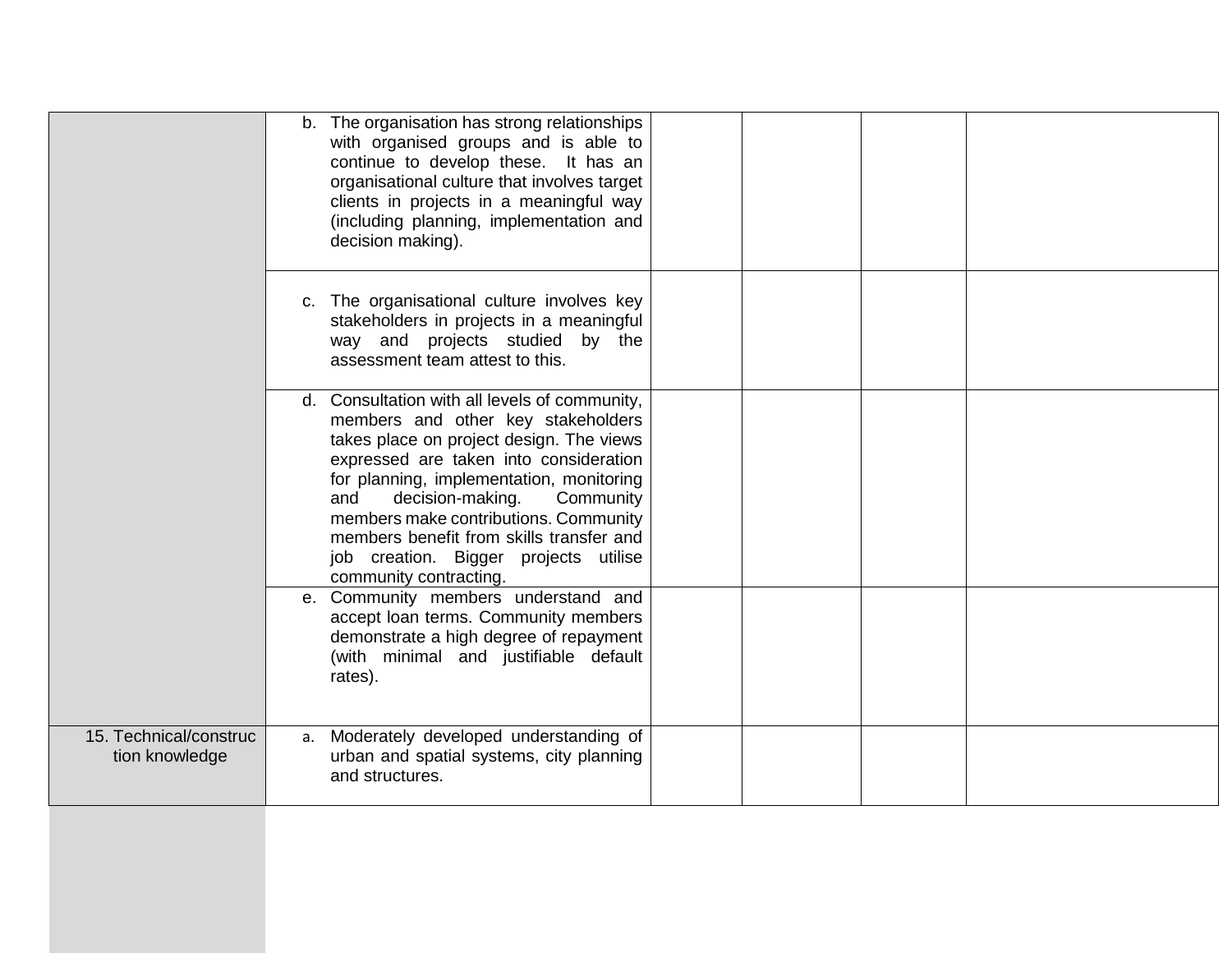|                  | b. Well-developed strategic overview of how<br>Reall will support them to engage and<br>influence the delivery of housing and<br>basic services for the bottom 40% of the<br>income pyramid.           |
|------------------|--------------------------------------------------------------------------------------------------------------------------------------------------------------------------------------------------------|
|                  | c. They understand physical development<br>processes involved from land identified<br>and acquisition to final delivery of housing<br>and infrastructure (including time and<br>costs constraints).    |
|                  | d. Organisation<br>demonstratable<br>has<br>land<br>acquisition/title<br>experience<br>in<br>documents.                                                                                                |
| 16. Track record | a. Examples of previous projects that show<br>a high degree of responsiveness to<br>community priorities and constraints<br>(affordability, environmental<br>issues,<br>appropriate technology, etc.). |
|                  | b. The organisation can demonstrate they<br>have completed projects within planned<br>time and budget, including a risk<br>management processes to achieve<br>completion.                              |
|                  | c. They have a track record of proficiently<br>managing project funding provided by<br>external third parties<br>and have<br>implemented a dedicated role for this<br>purpose.                         |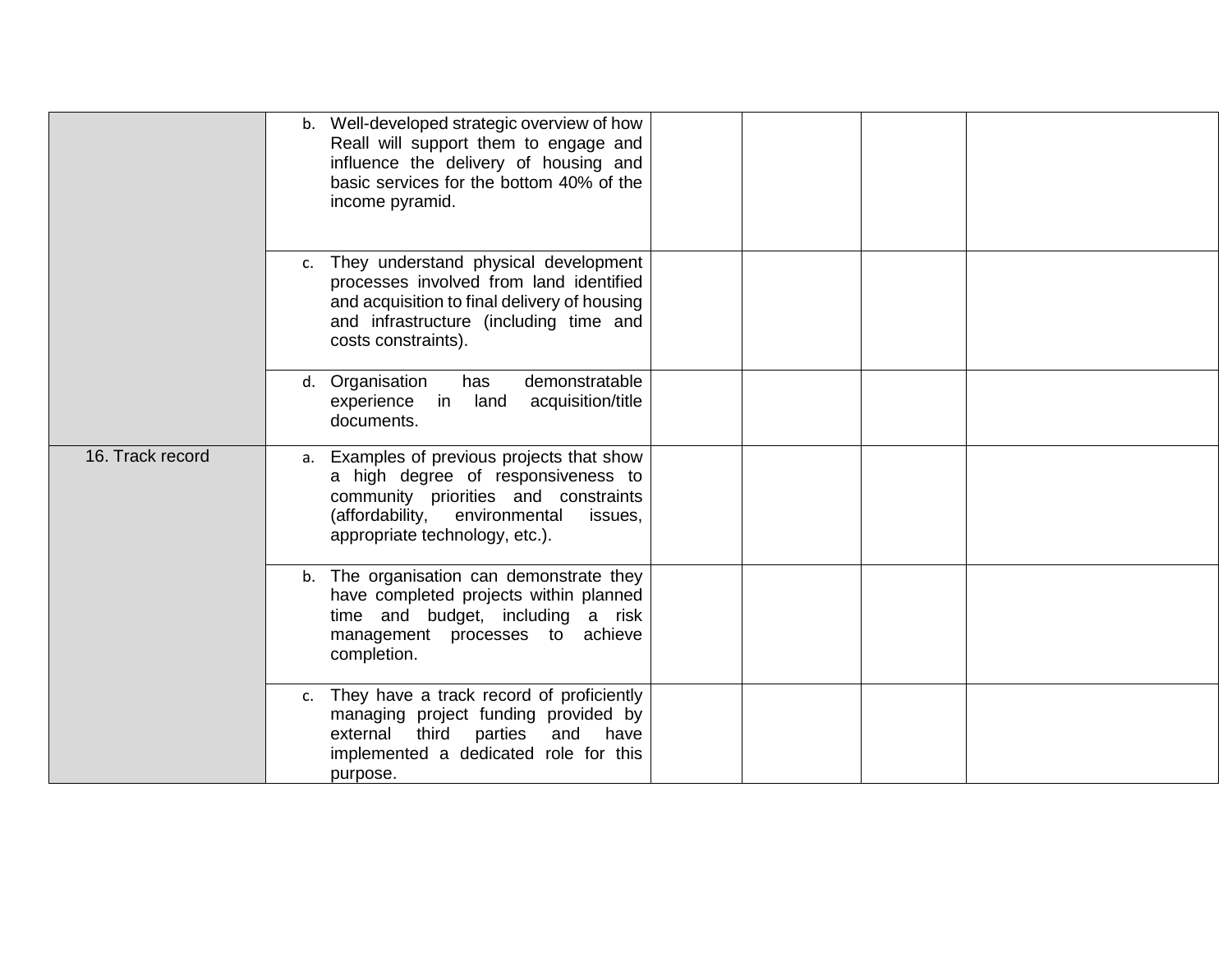|                                                                    | d. The organisation can demonstrate the<br>efficient use of a system for forward<br>planning its projects over the long period<br>of time. Project pipeline exists.<br>e. The organisation can demonstrate                                                                                                                                                                                                                                                              |
|--------------------------------------------------------------------|-------------------------------------------------------------------------------------------------------------------------------------------------------------------------------------------------------------------------------------------------------------------------------------------------------------------------------------------------------------------------------------------------------------------------------------------------------------------------|
|                                                                    | efficiency awareness and strives to<br>achieve best use of resources.                                                                                                                                                                                                                                                                                                                                                                                                   |
| <b>External</b><br><b>Relationships/Stakehold</b><br>er Management |                                                                                                                                                                                                                                                                                                                                                                                                                                                                         |
| 17. Government                                                     | organisation has a working<br>a. The<br>relationship with key local government<br>function areas.                                                                                                                                                                                                                                                                                                                                                                       |
|                                                                    | b. Clear understanding of the policies (at<br>both national and local government<br>levels), which impact the organisation and<br>their work and a plan of how to<br>influence/change them for the delivery of<br>housing and basic services at scale.                                                                                                                                                                                                                  |
|                                                                    | c. The organisation has proven capacity and<br>reputation in working with government as<br>an effective actor in urban development<br>(including the delivery of adequate and<br>sustainable housing and basic services to<br>target clients).<br>Good relationships<br>developed<br>with<br>relevant<br>many<br>government agencies. The organisation<br>is showing signs of exerting influence on<br>policy through good working relationships<br>at different levels |